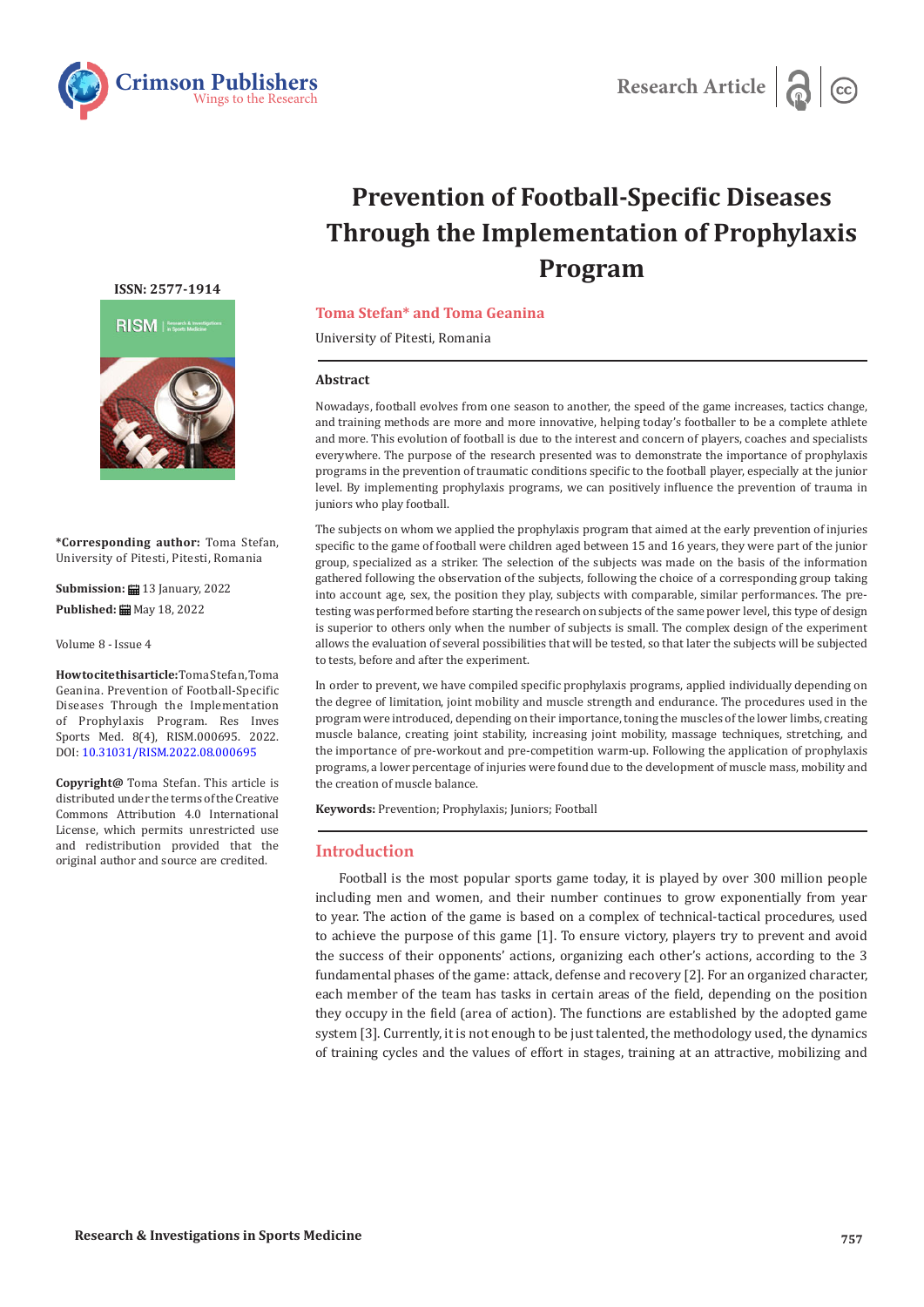dynamic level, make today's football an extremely complex sport in which the stronger physically, tactically and mentally, he can win [4]. The coaches, together with pedagogues, psychologists and Methodists, came to the conclusion that each component of the training is based on the specifics of the specific content [5].

A top player, who plays as a striker, in current football, must be the complete striker, to excel on the attack phase but to help his teammates on the defense phase as well [6]. The special emphasis is placed on the player who can easily adapt to solving the attack, construction, defense phase in particular, but especially the completion phase. The practice of sports, even at an early age, is constantly rising, and the numbers of those who love sports and want to achieve sports performances as competitive as possible internationally have increased greatly in the last decades of the recent century [7]. At the same time, the number of athletes injured during the training and preparation process, as well as during sports competitions, has also increased alarmingly.

Most specialists indicate a close interdependence between the number and type of sports injuries and the characteristics of each sport [8]. The type of effort, its biomechanical characteristics, the specifics of the discipline, the equipment and apparatus used, environmental and organizational conditions, are among the many causes that vary not only the percentage of sports injuries but also their type and location [9]. Football injuries fall into two categories [10].

a) The category of internal (intrinsic) factors here includes the anatomical and biomechanical characteristics that the athlete has.

b) The category of external (extrinsic) factors here includes environmental factors.

The first factor in the category of intrinsic factors we mention muscle imbalances. They occur when the footballer insists excessively on the development of certain muscle groups such as the anterior thigh muscles (quadriceps) and calf muscles, these overloads leading to ligament strains and ruptures (quadriceps tendon and Achilles tendon) [11]. When we talk about professional footballers, the specialists around the teams are careful not to neglect any muscle group, such as the back muscles but also the abductors and adductor muscles (femoral biceps and hamstrings, muscle groups that are less developed in the case of amateurs and juniors) this leads to the blurring of muscle imbalances [12].

Another factor is reduced mobility in the joints and muscles; good mobility denotes good physical performance, well-coordinated movements and a well-developed musculoskeletal system prepared for performance. In the case of poor development, mobility is considered a limiting factor, increasing energy consumption, easing fatigue, and later injuries [13]. A third intrinsic factor is the level of ligament laxity, there are no clear studies on this subject, but some consider ligament laxity a protective factor against possible injuries [14]. Having some laxity of the ligaments of a joint, an athlete is protected primarily by dislocations that involve ligament

detachments, ligament tears and the exit of bone from the joint cavity.

The last intrinsic factor are the dysfunctions of the kinetic chain, these are pipes of the dynamic and static alignment that are involved in the biomechanics of the practiced sport, these having to be corrected [15]. Turning to extrinsic factors, we mention training errors, weather conditions, the quality of the field on which the player trains or plays a match, inadequate equipment, improper nutrition and fatigue [16]. In most cases, training errors are due to those who train athletes, often focusing on the massive development to the detriment of antagonistic groups, so many of the injuries in football occur in the posterior muscles of the thigh, neglected, lacking tone and strength, the priority being the development of the quadriceps [17].

Other training errors are, for example, neglecting warm-up before training / competition, when the synapses have not become permeable, and the movement image is not coordinated and complex [18]. The administration of anabolic leads to a decrease in the elasticity of the muscles and tendons, eventually leading to ruptures. We also mention the injuries due to overload, especially during pre-competition periods, when the athlete uses sudden demands in performing high-impact exercises [19]. When we talk about climatic conditions, we refer to humidity and temperature; they influence the quality of training and competitions but also the appearance of injuries. Low temperature and high humidity reduce muscle elasticity, especially in association. Increasing the temperature reduces the viscosity of collagen and atmospheric pressure influences tissue oxygenation [20].

In football, the quality of the field is very important, here we refer to the hardness of the field or elasticity, the continuous changes of the running surface can lead to traumas, it is not only about the impact that the change has but also about the feedback that it has. it has a surface on the joints and muscles [21]. In this case the body needs a period of accommodation with the surface to control the changes and loads of the joints that may occur. Here we refer to the transition from a natural grass field, to one on synthetic grass, the grass being much more suitable for playing football. Appropriate football equipment, approved by FIFA, contains football boots, defenders, shorts and a shirt, the defenders having an important role in avoiding or improving the intensity of injuries that can occur in the tibia. At the same time, the non-adaptation of the boots to the climatic and terrain conditions can lead to overload traumas. The adaptation of the equipment must be done in the case of training, not adapting to the training ground can have the same consequences [22].

Nutrition is very important in the life of a footballer, being even a basic element in sports training; each footballer is assigned a directed nutritional protocol that must be followed, not only to ensure energy intake, but also to prevent disorders. Stress fractures and even muscle cramps can form due to inadequate nutrition [23]. Sports practitioners must have a different extra-sports life from non-practitioners, rest being an important factor when it comes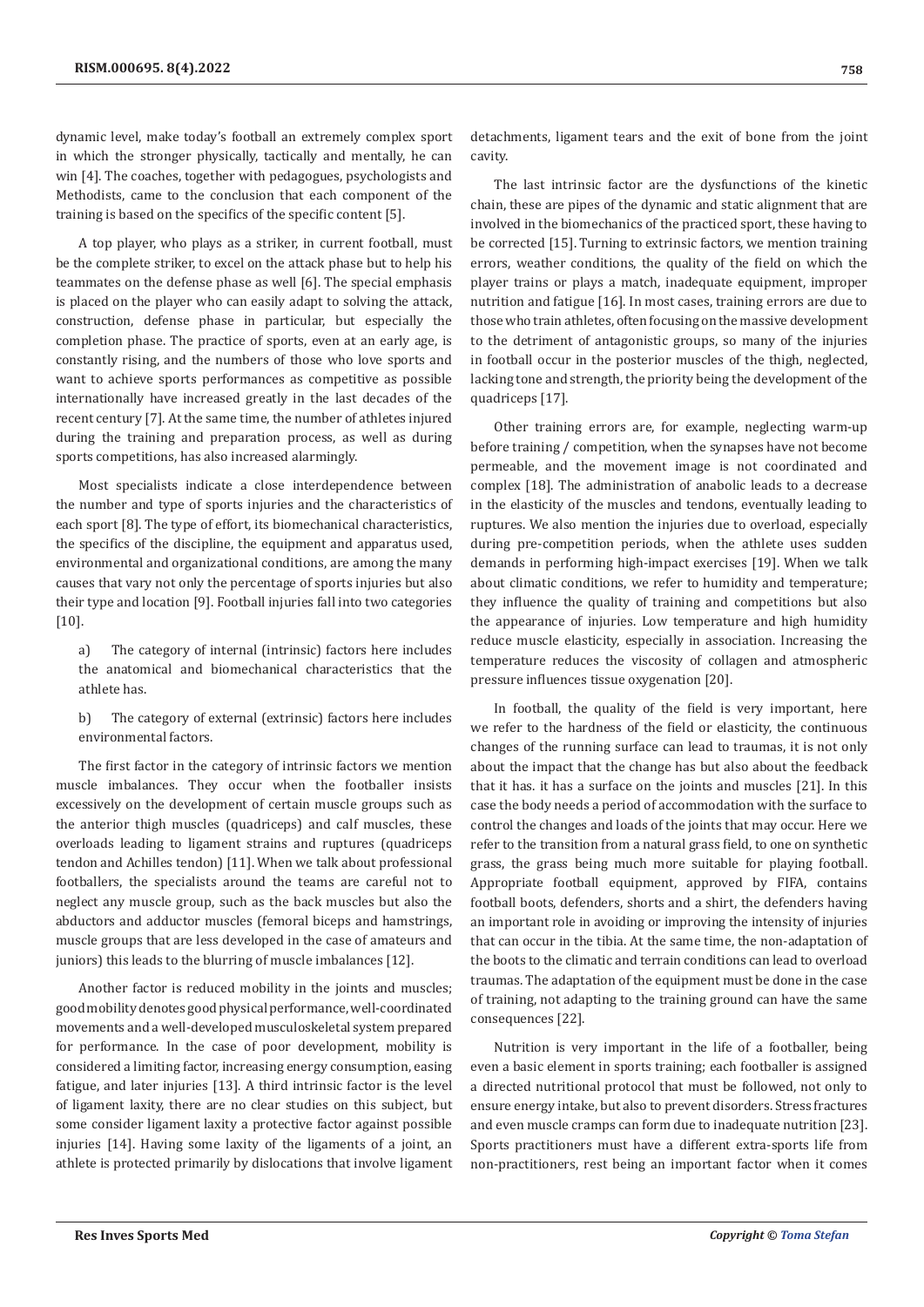to trauma and micro-trauma, they must respect the hours of sleep and rest, whether they are in a centralized environment (camp), whether I'm home [24]. To prevent any of these injuries, football teams also have sports psychologists, psychologists who help and teach the athlete to focus on training and sports life, to relax and eliminate stress [25].

# **Methods and Procedure**

The purpose of the research presented was to demonstrate the importance of kinetic programs that help the occurrence of traumatic conditions specific to the football player, especially at the junior level. The objectives we have set ourselves are to reduce the frequency of traumatic injuries that occur in the sports life of a football player. We will determine the most effective means of primary prophylaxis for the prevention of trauma. Determining the interest those coaches and those responsible have applied in the sports training of young people. We are organizing kinetic programs that will take into account the growth and toning of muscles, the development of mobility and joint stability.

In establishing the hypotheses of our study, we focused on the following ideas:

a) If the applied kinetic programs had a system of methods and means well appreciated so that the incidence of traumas to decrease in a large number.

b) If the kinetic programs were well perceived and implemented by the research subjects and adapted to the sports branch of which the subjects are part.

c) If the whole program also approached innovative means that brought a plus in the prevention of injuries specific to the game of football.

Research and establishment of the main specific injuries in the game of football, the cause of these injuries, assessment of the severity of each injury, injuries that have as first symptom pain and then other symptoms such as functional impotence, swelling, etc. Creating physiotherapy programs according to the severity of the trauma produced. Implementing kinetic programs and determining the rate of predisposition to specific traumas, after their application. The subjects on whom we applied the prophylaxis program aimed at the early prevention of injuries specific to the game of football were children aged between 15 and 16 years, they were part of the junior group of a football team. Their traumatic history was not rich enough in contusions, ankle sprains but also muscle strains, especially on the posterior and anterior muscles of the thigh. The place of the study was the gym also provided by this stadium, the subjects of the study having a special training protocol that consisted of the prophylactic program developed for prevention [26].

# **Results**

Based on the research done and based on the observation, we developed a primary prophylaxis program, to reduce the number of muscle injuries or injuries to the joints (ankle, knee). Therapeutic programs were established and required the adoption of a therapeutic attitude that takes into account the objectives of the program. The procedures used in the program were introduced, depending on their importance, toning the muscles of the lower limbs, creating muscle balance, creating joint stability, increasing joint mobility, massage techniques, stretching, and the importance of pre-workout and pre-competition warm-up. Following the application of kinetic programs, a lower percentage of injuries were found due to the development of muscle mass, mobility and the creation of muscle balance.

The research subjects stated that following the application of the programs, their general condition increased, the effort capacity is better, the muscle mass developed, not having the problems before, the joint mobility was also increasing due to the toned muscles that can withstand stronger shocks. In conclusion, following the programs, the subjects felt the difference they needed in order not to have interrupted their path to performance, having constant training and matches, without having to sit on the bench and lose the training gained, following any type of trauma.

In the following graphs we notice a lot of increase in the time of continuous training, without being stopped by a certain condition, regardless of its severity. The incidence of injuries that can stop sports activity, before and after the kinetic program (Figure 1). The following graphs contain the dynamics of values obtained from the analysis of the perimeters of the lower limb, before and after the application of the prophylaxis program (Figures 2 & 3). Athletes who were included in the injury prevention program, which was associated with specific procedures and techniques of prevention and development, following the analysis of the average perimeters of the lower limb, we could say that the implementation of segmental muscle toning programs and secondary prophylaxis, may have favorable results, a fact confirmed by the results of specific investigations which are as follows

a) There was an increase in sportsmanship, due to the increase in the number of matches played.

b) Increased muscle mass in the thighs, from 42cm to 45cm which indicates an evolution in muscle tone.

c) The increase of the muscular mass at the level of the calves, from 37cm to 39cm, indicating here also the evolution from the level of the muscular tone.

d) With the increase of the muscular mass of the thighs, the increased stability at the level of the knee joint is observed.

e) The stability of the ankle joint increased due to the increase in muscle tone that the subject had.

- f) Increased muscle mobility.
- g) Increasing effort capacity.
- h) Decreased specific injuries.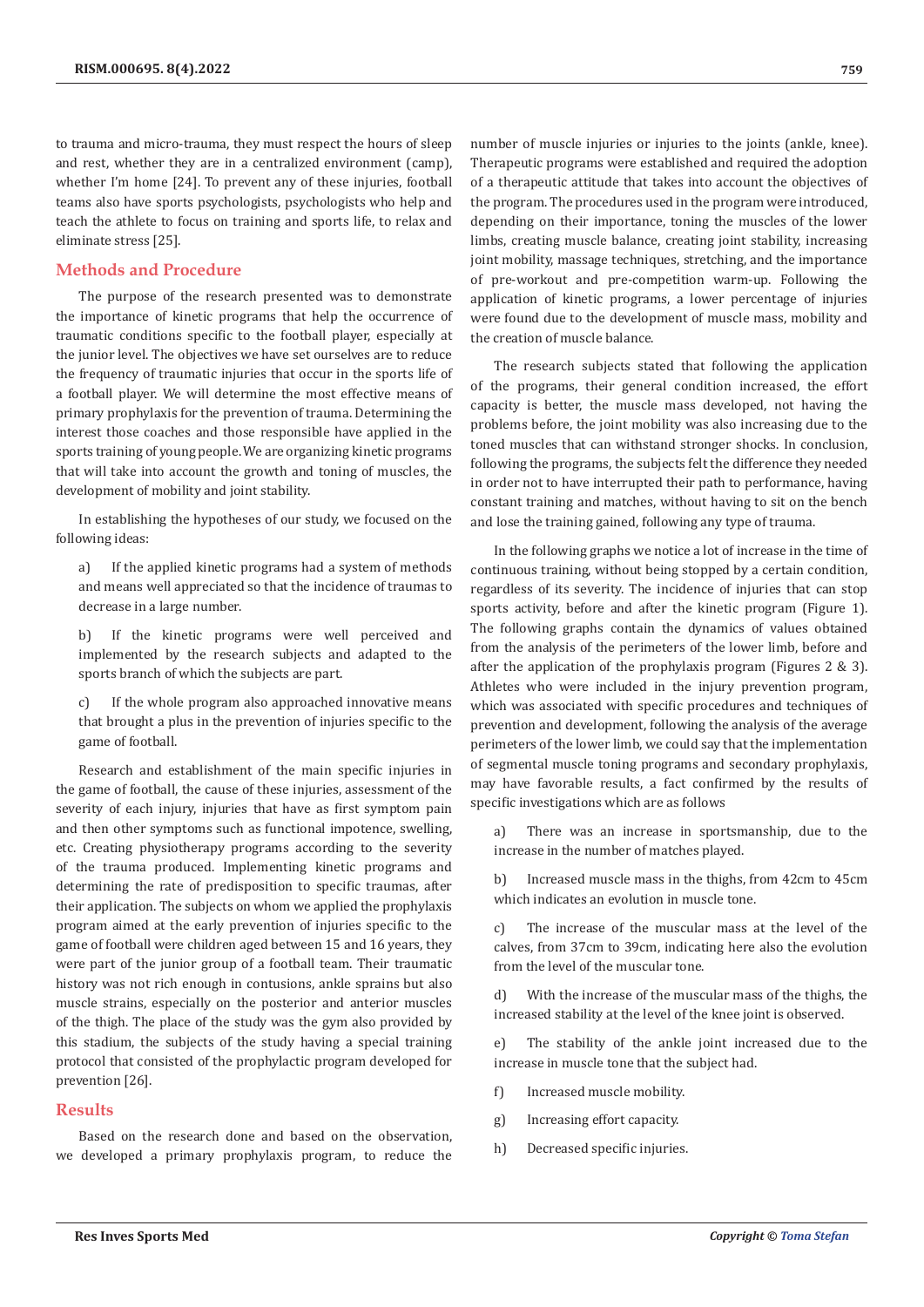

Figure 1: Comparison between the activity period before the application of the programs and after.



**Figure 2:** The evolution of the thigh perimeter comparatively before and after the application of the program



Figure 3: The evolution of the leg perimeter comparatively before and after the application of the program.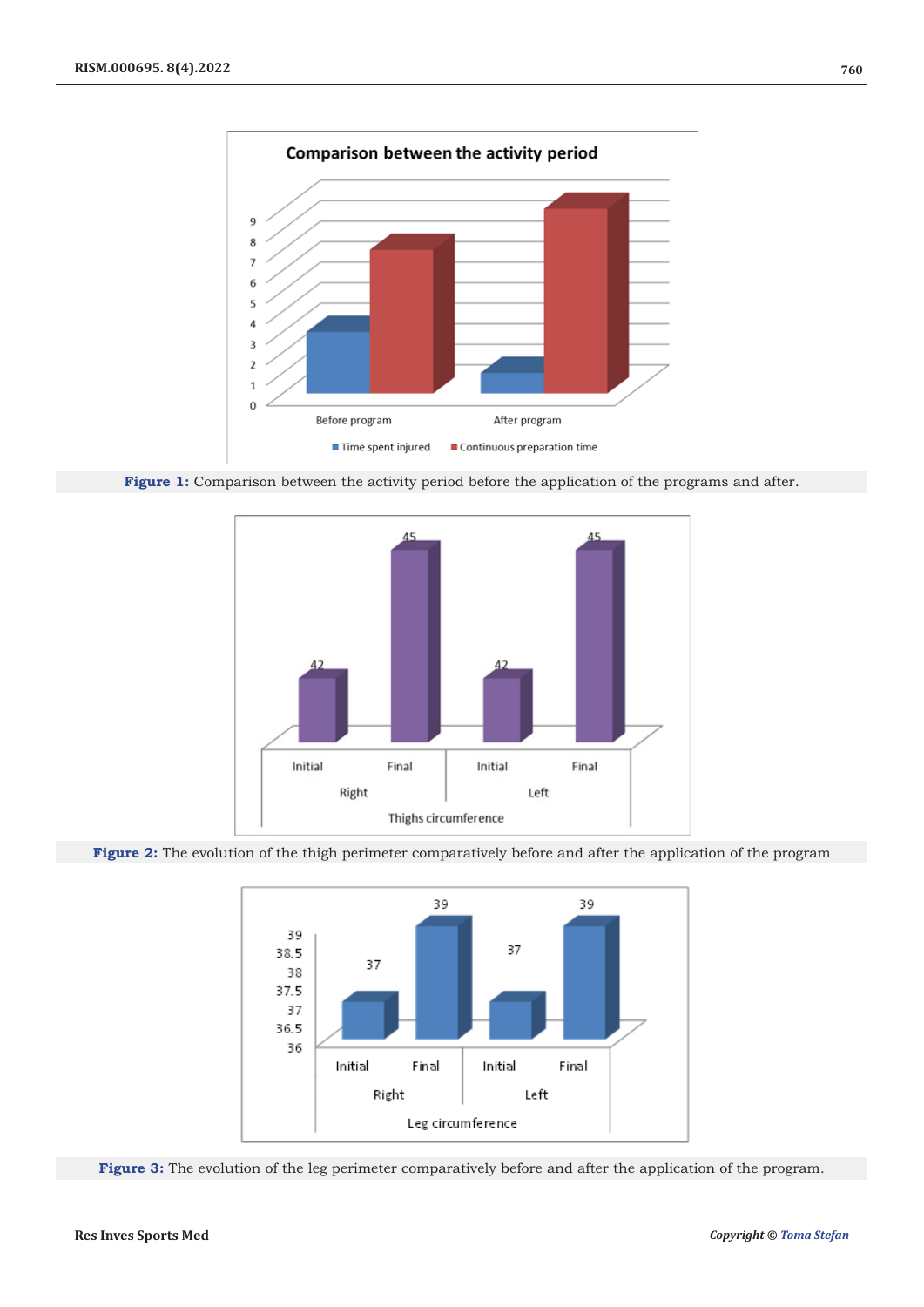## **Discussion**

During the research we considered the achievement of objectives and the review of hypotheses. We can thus establish conclusions with the possibility of generalization when we talk about the elaboration of the program and the kinetic exercises used.

The conduct of the research is in close accordance with the working hypotheses:

a) The exercise program designed to prevent specific injuries, which consisted mainly of toning the lower limbs, which stabilizes the knee and ankle, thus avoiding more serious injuries that can result in sequels.

b) The most efficient exercise structures were selected, through selection, we built the prevention program, the exercises were chosen based on the particularities of the sport practiced by the subjects.

c) Also, the designed program helped the development of joint mobility and muscle elasticity, but also the development of exercise capacity, which can prevent the appearance of overload.

d) Also, following the program, the coach and the subjects understood the importance of training to tone the muscles, to tone all the groups, whether they are deficient or not, and to create a muscular balance between the front and the back.

e) We can highlight the results, the effectiveness of the program but also the degree of involvement that the research subjects had.

f) Following the graphical presentation of the dynamics of evolution in the subjects, we will observe at the end of the program the constant evolution during the period in which we applied the program, at the end of the program all athletes being 100% ready for the competition period.

## **Conclusion**

Gymnastics, stretching, mobilizations, controlled recovery of the body after effort play an extremely important role in the prevention or aggravation of injuries. Kinetic treatment expresses the therapeutic means by which the recovery, the recovery of the affected anatomical formations can be accelerated. Complex overload in performance athletes can materialize in some cases through localized forms at different levels of the musculoskeletal system.

Also, an insufficient degree of training, overworked early training, poor muscle-joint mobility to which can be added external factors, such as weather conditions, rough terrain, etc., are the risk factor for trauma. Therefore, gymnastics, stretching, mobilizations, controlled recovery of the body after exertion play an extremely important role in preventing trauma, and the kinetic treatment expresses the therapeutic means by which the recovery, the recovery of the affected anatomical formations can be accelerated.

## **References**

- 1. [Cloke DJ, Ansell P, Avery P, Deehan D \(2011\) Ankle injuries in football](https://pubmed.ncbi.nlm.nih.gov/20511620/) [academies: a three-centre prospective study. Br J Sports Med 45\(9\): 702-](https://pubmed.ncbi.nlm.nih.gov/20511620/) [708.](https://pubmed.ncbi.nlm.nih.gov/20511620/)
- 2. [Gabbett TJ, Mulvey MJ \(2008\) Time-motion analysis of smallsided](https://pubmed.ncbi.nlm.nih.gov/18550972/) [training games and competition in elite women soccer players. J Strength](https://pubmed.ncbi.nlm.nih.gov/18550972/) [Cond Res 22\(2\): 543-552.](https://pubmed.ncbi.nlm.nih.gov/18550972/)
- 3. Ekstrand J, Hä[gglund M, Kristenson K, Magnusson H, Walden M \(2013\)](https://pubmed.ncbi.nlm.nih.gov/23813543/) [Fewer ligament injuries but no preventive effect on muscle injuries and](https://pubmed.ncbi.nlm.nih.gov/23813543/) [severe injuries: an 11-year follow-up of the UEFA Champions League](https://pubmed.ncbi.nlm.nih.gov/23813543/) [injury study. Br J Sports Med 47\(12\): 732-737.](https://pubmed.ncbi.nlm.nih.gov/23813543/)
- 4. [Fuller C W, Ekstrand J, Junge A, Andersen T E, Bahr R, et al. \(2006\)](https://pubmed.ncbi.nlm.nih.gov/16603877/) [Consensus statement on injury definitions and data collection](https://pubmed.ncbi.nlm.nih.gov/16603877/) [procedures in studies of football \(soccer\) injuries. Br J Sports Med](https://pubmed.ncbi.nlm.nih.gov/16603877/) [16\(2\):97-106.](https://pubmed.ncbi.nlm.nih.gov/16603877/)
- 5. Ekstrand J (2008) Epidemiology of Football Injuries. Sci Sports 23(2): 73-77.
- 6. [Donaldson A, Callaghan A, Bizzini M, Jowett A, Keyzer P, et al. \(2018\)](https://journals.sagepub.com/doi/abs/10.1177/1747954118787654?journalCode=spoa) [Awareness and use of the 11+ injury prevention program among](https://journals.sagepub.com/doi/abs/10.1177/1747954118787654?journalCode=spoa) [coaches of adolescent female football teams. Int J Sports Sci Coach 13\(6\):](https://journals.sagepub.com/doi/abs/10.1177/1747954118787654?journalCode=spoa) [929-938.](https://journals.sagepub.com/doi/abs/10.1177/1747954118787654?journalCode=spoa)
- 7. [Ekstrand J, Hägglund M, Walden M \(2011\) Epidemiology of muscle](https://pubmed.ncbi.nlm.nih.gov/21335353/) [injuries in professional football \(soccer\). Am J Sports Med 39\(6\): 1226-](https://pubmed.ncbi.nlm.nih.gov/21335353/) [1232.](https://pubmed.ncbi.nlm.nih.gov/21335353/)
- 8. [Deehan DJ, Bell K, McCaskie AW \(2007\) Adolescent musculoskeletal](https://pubmed.ncbi.nlm.nih.gov/17259407/) [injuries in a football academy. J Bone Joint Surg Br 89\(1\): 5-8.](https://pubmed.ncbi.nlm.nih.gov/17259407/)
- 9. [Ekstrand J, Hägglund M, Walden M \(2011\) Injury incidence and injury](https://pubmed.ncbi.nlm.nih.gov/19553225/) [patterns in professional football-the UEFA injury study. Br J Sports Med](https://pubmed.ncbi.nlm.nih.gov/19553225/) [45\(7\): 553-558.](https://pubmed.ncbi.nlm.nih.gov/19553225/)
- 10. [Nassis G P, Brito J, Figueiredo P, Gabbett T J \(2019\) Injury prevention](https://bjsm.bmj.com/content/53/21/1328) [training in football: let's bring it to the real world. British Journal of](https://bjsm.bmj.com/content/53/21/1328) [Sports Medicine 53\(21\).](https://bjsm.bmj.com/content/53/21/1328)
- 11. [Thorborg K, Krommes K K, Esteve E, Clausen M B, Bartels E M, et al.](https://pubmed.ncbi.nlm.nih.gov/28087568/) [\(2017\) Effect of specific exercise-based football injury prevention](https://pubmed.ncbi.nlm.nih.gov/28087568/) [programmes on the overall injury rate in football: a systematic review](https://pubmed.ncbi.nlm.nih.gov/28087568/) [and meta-analysis of the FIFA 11 and 11+ programmes. Br J Sports Med](https://pubmed.ncbi.nlm.nih.gov/28087568/) [51\(7\):562-571.](https://pubmed.ncbi.nlm.nih.gov/28087568/)
- 12. [Gall F L, Carling C, Reilly T \(2007\) Biological maturity and injury in elite](https://pubmed.ncbi.nlm.nih.gov/17076832/) [youth football. Scand J Med Sci Sports; 17\(5\): 564-572.](https://pubmed.ncbi.nlm.nih.gov/17076832/)
- 13. [Lovell R, Whalan M, Marshall PWM, Sampson J A, Siegler J C, et al \(2018\)](https://pubmed.ncbi.nlm.nih.gov/29797592/) [Scheduling of eccentric lower limb injury prevention exercises during](https://pubmed.ncbi.nlm.nih.gov/29797592/) [the soccer micro-cycle: Which day of the week?. Scand J Med Sci Sports](https://pubmed.ncbi.nlm.nih.gov/29797592/) [28\(10\): 2216-2225.](https://pubmed.ncbi.nlm.nih.gov/29797592/)
- 14. [MacKay M, Scanlan A, Olsen L, Clark M, et al. \(2004\) Looking for the](https://pubmed.ncbi.nlm.nih.gov/15139166/) [evidence: a systematic review of prevention strategies addressing sport](https://pubmed.ncbi.nlm.nih.gov/15139166/) [and recreational injury among children and youth. J Sci Med Sport 7\(1\):](https://pubmed.ncbi.nlm.nih.gov/15139166/) [58-73.](https://pubmed.ncbi.nlm.nih.gov/15139166/)
- 15. [Roe M, Malone S, Blake C, Collins K, Gissane C, et al. \(2017\) A six stage](https://pubmed.ncbi.nlm.nih.gov/28929466/) [operational framework for individualising injury risk management in](https://pubmed.ncbi.nlm.nih.gov/28929466/) [sport. Inj Epidemiol 4\(1\): 26.](https://pubmed.ncbi.nlm.nih.gov/28929466/)
- 16. [Larruskain J, Lekue J A, Diaz N, Odriozola A, Gil S M \(2018\) A comparison](https://pubmed.ncbi.nlm.nih.gov/28207979/) [of injuries in elite male and female football players: a five-season](https://pubmed.ncbi.nlm.nih.gov/28207979/) [prospective study. Scand J Med Sci Sports 28\(1\):237-245.](https://pubmed.ncbi.nlm.nih.gov/28207979/)
- 17. [Peterson L, Junge A, Chomiak J, Graf-Baumann T, Dvorak J \(2000\)](https://pubmed.ncbi.nlm.nih.gov/11032108/) [Incidence of football injuries and complaints in different age groups and](https://pubmed.ncbi.nlm.nih.gov/11032108/) [skill-level groups. Am J Sports Med 28\(5\): 51-57.](https://pubmed.ncbi.nlm.nih.gov/11032108/)
- 18. [Small K, McNaughton L, Greig M, Lovell R \(2009\) Effect of timing of](https://pubmed.ncbi.nlm.nih.gov/19528859/) [eccentric hamstring strengthening exercises during soccer training:](https://pubmed.ncbi.nlm.nih.gov/19528859/)